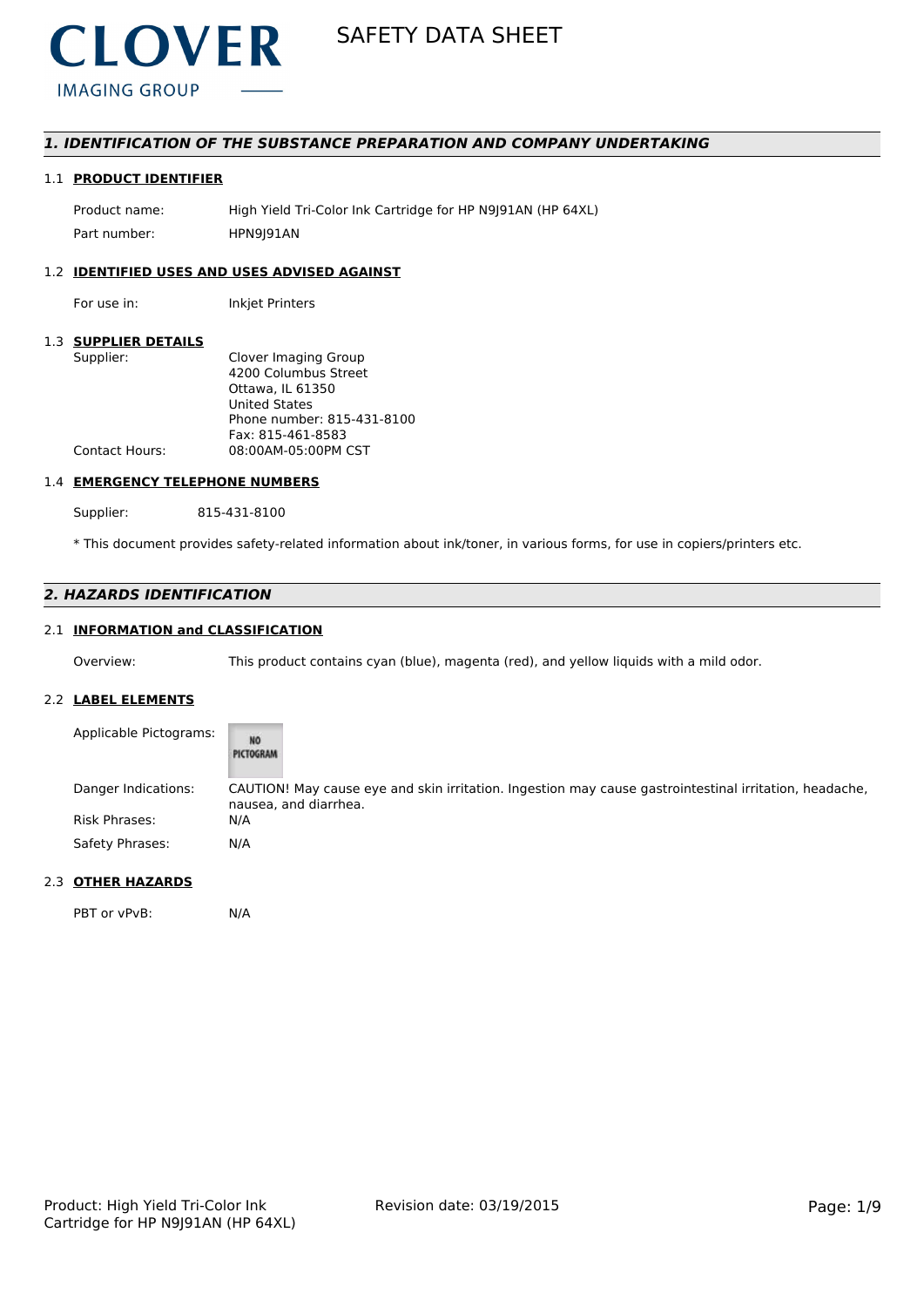

# *3. COMPOSITION / INFORMATION ON INGREDIENTS*

| Ingredients | <b>CAS number</b> | Weight %    | <b>OSHA</b><br><b>PEL</b> | <b>ACGIH</b><br>TLV | Other |
|-------------|-------------------|-------------|---------------------------|---------------------|-------|
| Proprietary | Proprietary       | Proprietarv |                           |                     |       |

The Full Text for all R-Phrases are Displayed in Section 16

# **COMPOSITION COMMENTS**

The Data Shown is in accordance with the latest Directives.

This section provides composition information for the specified substance/mixture.

| <i><b>4. FIRST-AID MEASURES</b></i> |  |
|-------------------------------------|--|
|-------------------------------------|--|

#### 4.1 **FIRST AID MEASURES**

#### 4.1.1 **FIRST AID INSTRUCTIONS BY RELEVANT ROUTES OF EXPOSURE**

| Inhalation:   | N/A                                                                                                                                                                                                                                                                                                    |
|---------------|--------------------------------------------------------------------------------------------------------------------------------------------------------------------------------------------------------------------------------------------------------------------------------------------------------|
| Eye contact:  | Flush eyes with water for 15 minutes while lifting the upper and lower lids. Get medical attention.                                                                                                                                                                                                    |
| Skin contact: | Remove contaminated clothing. Wash contact area thoroughly with soap and water. Get medical<br>attention if irritation develops and persists. Launder contaminated clothing before reuse. Discard<br>contaminated clothing such as shoes that cannot be decontaminated.                                |
| Ingestion:    | Call a poison control center or doctor immediately for treatment advice. If conscious, give one 8<br>ounce glass of water to dilute. DO NOT induce vomiting unless directed by medical personnel. Do<br>not give anything by mouth to or induce vomiting in a person who is unconscious or convulsing. |

#### 4.1.2 **ADDITIONAL FIRST AID INFORMATION**

Additional first aid information: N/A Immediate Medical Attention Required: N/A

#### 4.2 **SYMPTOMS AND EFFECTS**

Acute Symptoms from Exposure: N/A Delayed Symptoms from Exposure: N/A

## 4.3 **IMMEDIATE SPECIAL TREATMENT OR EQUIPMENT REQUIRED**

N/A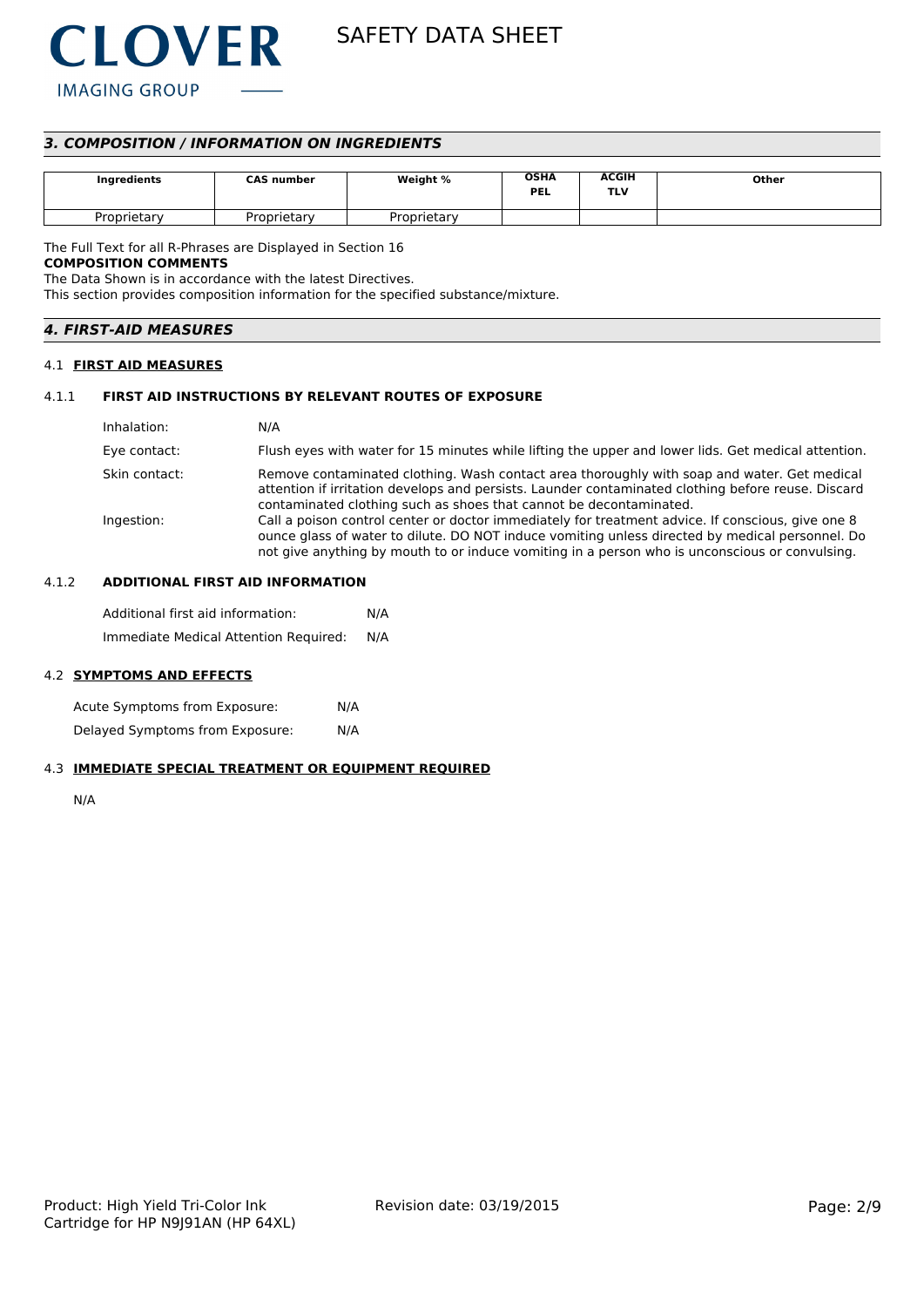

# *5. FIRE-FIGHTING MEASURES*

#### 5.1 **EXTINGUISHING MEDIA**

Recommended Extinguishing Media: Use alcohol foam, carbon dioxide and dry chemical. Extinguishing Media Not to be Used: None known.

#### 5.2 **SPECIAL HAZARD**

Unusual Fire/Explosion Hazards: None known. Extinguishing Media Not to be Used: None known.

#### 5.3 **ADVICE FOR FIRE FIGHTERS**

Avoid inhalation of smoke. Wear protective clothing and wear self-contained breathing apparatus

#### *6. ACCIDENTAL RELEASE MEASURES*

#### 6.1 **PERSONAL PRECAUTIONS, PROTECTIVE EQUIPMENT AND EMERGENCY PROCEDURES**

#### 6.1.1 **PRECAUTIONS FOR NON-EMERGENCY PERSONNEL**

PERSONAL PROTECTIVE EQUIPMENT: Select in accordance with OSHA 1910.134 and good Industrial Hygiene practice. PROTECTIVE CLOTHING: Use personal protective equipment to minimize exposure to skin and eye.

#### 6.1.2 **ADDITIONAL FIRST AID INFORMATION**

Avoid contact with eyes, skin and clothing. Remove and launder contaminated clothing before re-use. Wash thoroughly after handling and before eating, drinking, smoking or using toilet facilities.

#### 6.1.3 **PERSONAL PROTECTION**

Wear personal protective equipment as described in Section 8.

#### 6.2 **ENVIRONMENTAL PRECAUTIONS**

Regulatory Information: Keep product out of sewers and watercourses.

#### 6.3 **METHODS AND MATERIAL FOR CONTAINMENT AND CLEANUP**

Spill or Leak Cleanup Procedures: Pick up with absorbent material; wash off with water.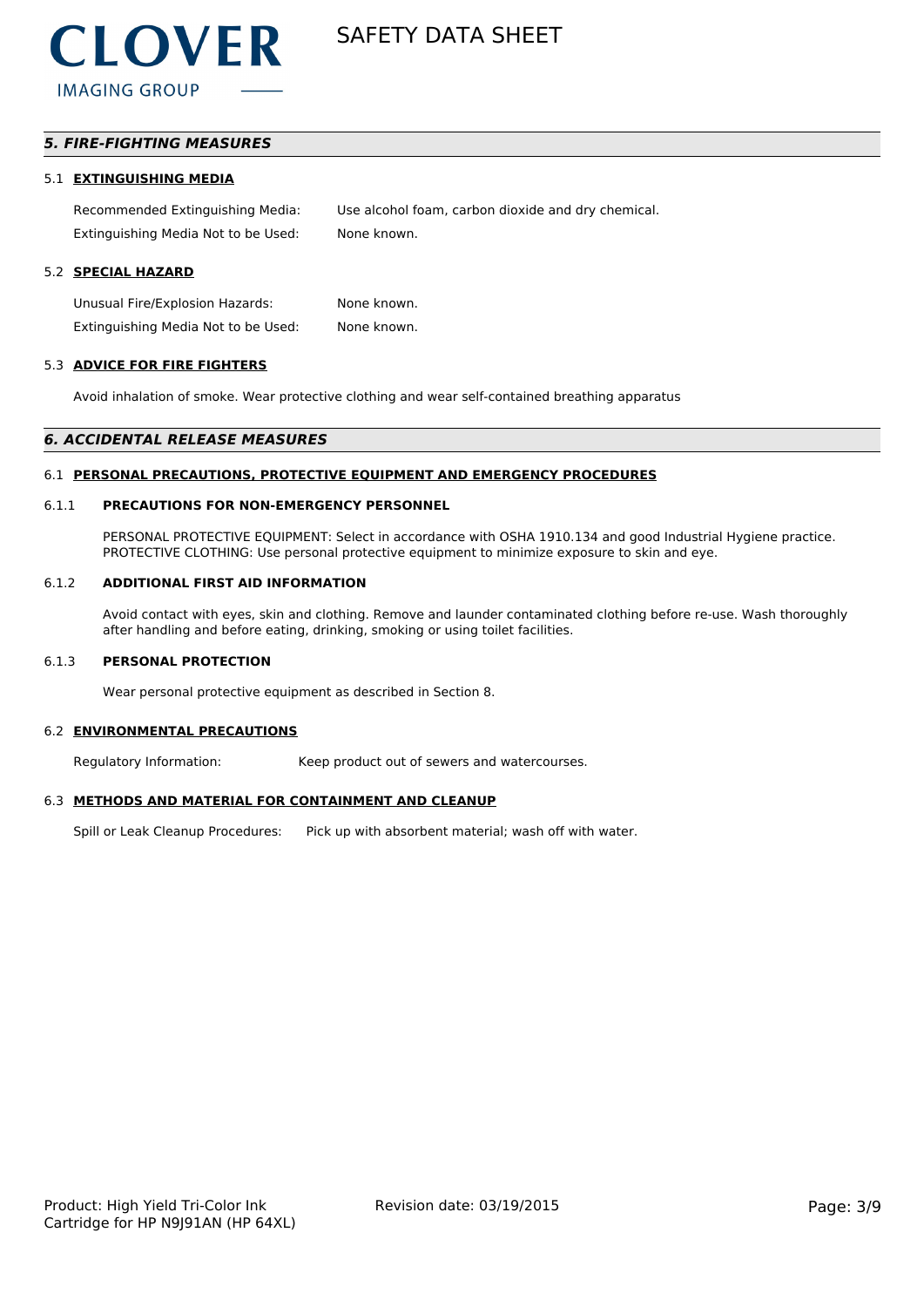# *7. HANDLING AND STORAGE*

#### 7.1 **PRECAUTIONS FOR SAFE HANDLING**

Recommendations for Handling: No special precautions when used as intended. Keep containers closed. If toner, avoid creating dust. Keep away from ignition sources. Advice on General Hygiene: Never eat, drink or smoke in work areas. Practice good personal hygiene after using this material, especially before eating, drinking, smoking, using the restroom, or applying cosmetics.

#### 7.2 **CONDITIONS FOR SAFE STORAGE**

Avoid high temperatures, >100°F/32°C

#### 7.3 **SPECIFIC END USES**

Printing devices

#### *8. EXPOSURE CONTROLS/PERSONAL PROTECTION*

#### 8.1 **CONTROL PARAMETERS**

The best protection is to enclose operations and/or provide local exhaust ventilation at the site of chemical release in order to maintain airborne concentrations of the product below OSHA PELs (See Section 3). Local exhaust ventilation is preferred because it prevents contaminant dispersion into the work area by controlling it at its source.

#### 8.2 **EXPOSURE CONTROLS**

#### **Respiratory protection:**

IMPROPER USE OF RESPIRATORS IS DANGEROUS. Seek professional advice prior to respirator selection and use. Follow OSHA respirator regulations (29 CFR 1910.134 and 1910.137) and, if necessary, wear a NIOSH approved respirator. Select respirator based on its suitability to provide adequate worker protection for given work conditions, levels of airborne contamination, and sufficient levels of oxygen.

#### **Eye/Face Protection:**

Contact lenses are not eye protective devices. Appropriate eye protection must be worn instead of, or in conjunction with contact lenses.

#### **Hand/Skin Protection:**

For emergency or non-routine operations (cleaning spills, reactor vessels, or storage tanks), wear an SCBA. WARNING! Air purifying respirators do not protect worker in oxygen deficient atmospheres.

#### **Additional Protection:**

N/A

#### **Protective Clothing and Equipment:**

Wear chemically protective gloves, boots, aprons, and gauntlets to prevent prolonged or repeated skin contact. Wear splashproof chemical goggles and face shield when working with liquid, unless full face piece respiratory protection is worn.

#### **Safety Stations:**

Make emergency eyewash stations, safety/quick-drench showers, and washing facilities available in work area.

#### **Contaminated Equipment:**

Separate contaminated work clothes from street clothes. Launder before reuse. Remove material from your shoes and clean personal protective equipment. Never take home contaminated clothing.

#### **Comments:**

Never eat, drink or smoke in work areas. Practice good personal hygiene after using this material, especially before eating, drinking, smoking, using the restroom, or applying cosmetics.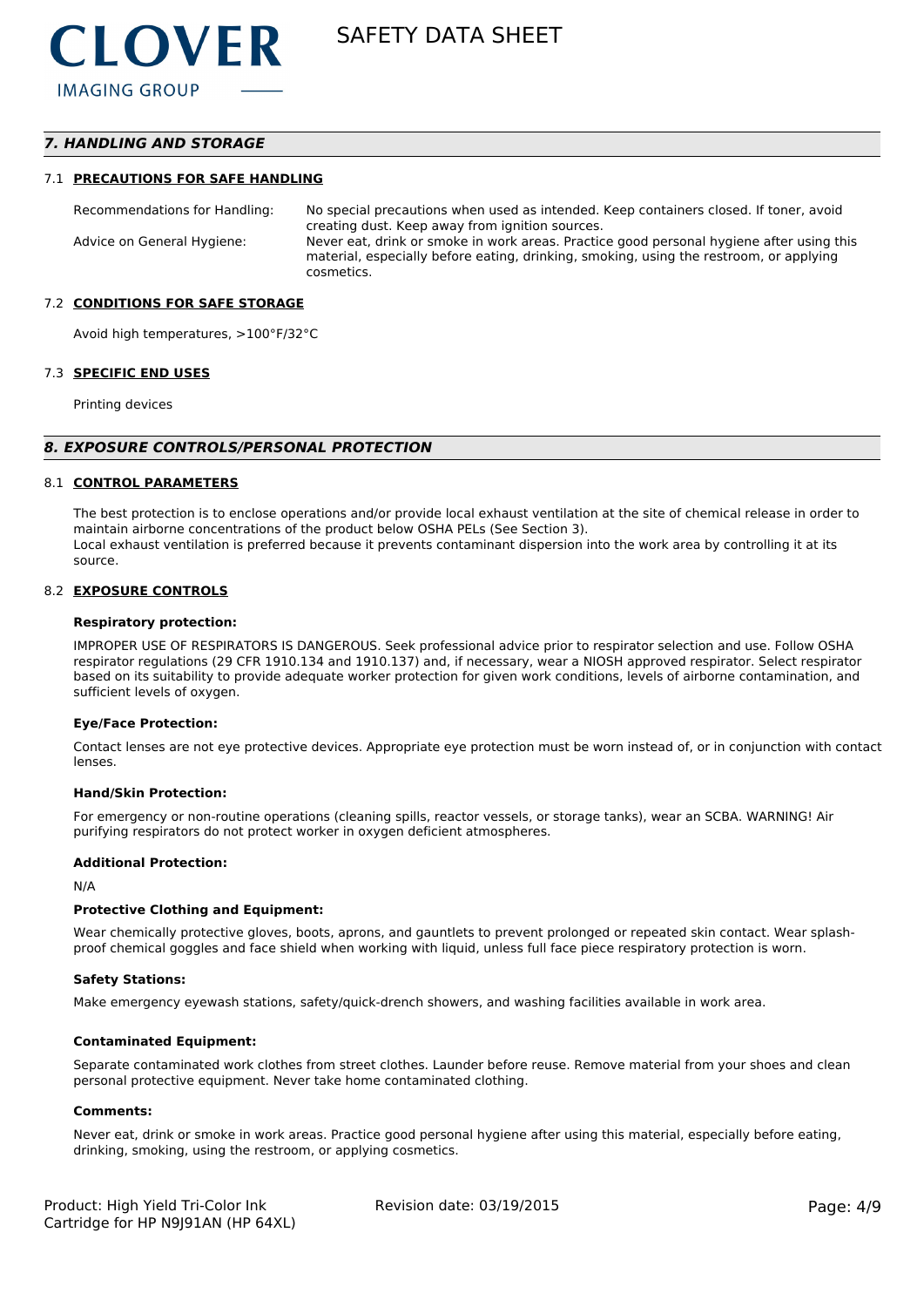# *9. PHYSICAL AND CHEMICAL PROPERTIES*

# 9.1 **DETAIL INFORMATION**

| Physical state:            | APPEARANCE: Cyan, Magenta, and Yellow liquids. |
|----------------------------|------------------------------------------------|
| Color:                     | Tri-Color                                      |
| Odor:                      | Mild odor.                                     |
| Odor threshold:            | N/A                                            |
|                            |                                                |
| Boiling point:             | $200^{\circ}$ F                                |
| Melting point:             | N/A                                            |
| Flash point:               | $>100^{\circ}$ C                               |
| <b>Explosion limits:</b>   | N/A                                            |
| Relative density:          | N/A                                            |
| Auto-ignition temperature: | N/A                                            |

### 9.2 **OTHER INFORMATION**

SPECIFIC GRAVITY (H20=1): 1.00 – 1.10. VAPOR PRESSURE: Not available. VAPOR DENSITY (Air=1): Heavier than air. SOLUBILITY IN WATER: Complete. FREEZING POINT: Not available. COEFFICIENT of WATER/OIL: Not available. EVAPORATION RATE: > Butyl Acetate.

#### *10. CHEMICAL STABILITY AND REACTIVITY*

#### 10.1 **Reactivity:**

| <b>Reactivity Hazards:</b>     | None                                                                                                           |
|--------------------------------|----------------------------------------------------------------------------------------------------------------|
| Data on Mixture Substances:    | None                                                                                                           |
| 10.2 Chemical Stability:       | The product is stable. Under normal conditions of storage and use, hazardous<br>polymerization will not occur. |
| 10.3 Hazardous Polymerization: | Stable under conditions of normal use.                                                                         |
| 10.4 Conditions to Avoid:      | Keep away from heat, flame, sparks and other ignition sources.                                                 |
| 10.5 Incompatible Materials:   | Strong oxidizing materials                                                                                     |
| 10.6 Hazardous Decomposition:  | Will not occur.                                                                                                |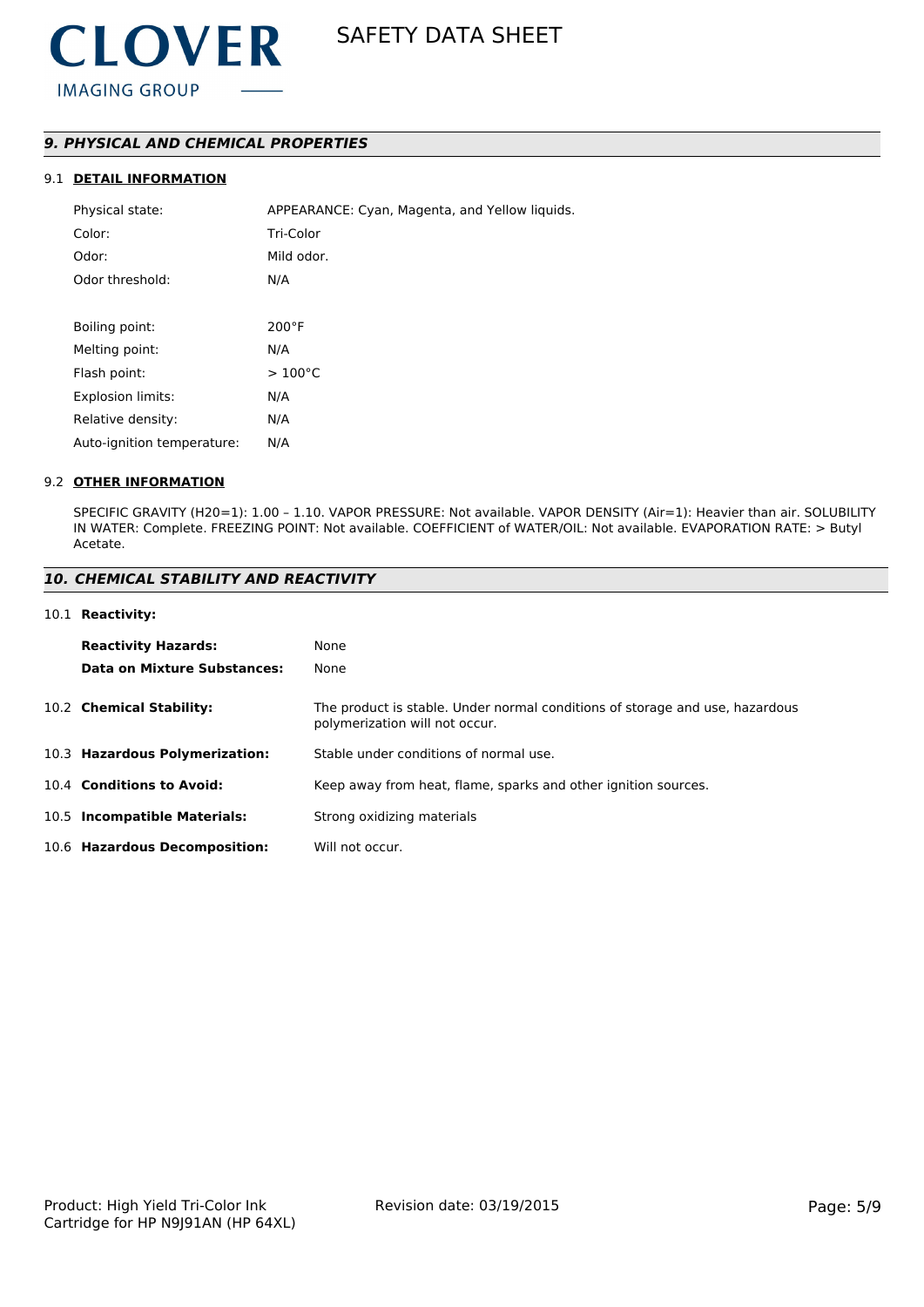

# *11. INFORMATION ON TOXICOLOGICAL EFFECT*

| <b>Mixtures:</b>                   | N/A                                                                                     |
|------------------------------------|-----------------------------------------------------------------------------------------|
| <b>Acute Toxicity:</b>             | N/A                                                                                     |
| <b>Skin Corrosion/Irritation:</b>  | Contact may cause mild skin irritation.                                                 |
| <b>Serious Eye Damage:</b>         | May cause mild irritation with redness and tearing.                                     |
| Inhalation:                        | None known to exist.                                                                    |
| <b>Sensitization:</b>              | N/A                                                                                     |
| <b>Mutagenicity:</b>               | N/A                                                                                     |
| <b>Carcinogenicity:</b>            | None of the components of this product are listed as a carcinogen by NTP, IARC or OSHA. |
| <b>Reproductive Toxicity:</b>      | N/A                                                                                     |
| <b>STOT - Single Exposure:</b>     | None known or determined for this product.                                              |
| <b>STOT - Multiple Exposure:</b>   | None known to exist.                                                                    |
| Ingestion:                         | Swallowing may cause gastrointestinal irritation, nausea, vomiting and diarrhea.        |
| <b>Hazard Class Information:</b>   | N/A                                                                                     |
| <b>Mixture on Market Data:</b>     | N/A                                                                                     |
| Symptoms:                          | N/A                                                                                     |
| <b>Delayed/Immediate Effects:</b>  | N/A                                                                                     |
| <b>Test Data on Mixture:</b>       | N/A                                                                                     |
| <b>Not Meeting Classification:</b> | N/A                                                                                     |
| <b>Routes of Exposure:</b>         | N/A                                                                                     |
| <b>Interactive Effects:</b>        | N/A                                                                                     |
| <b>Absence of Specific Data:</b>   | N/A                                                                                     |
| Mixture vs Substance Data: N/A     |                                                                                         |

### *12. ECOLOGICAL INFORMATION*

| 12.1 <b>Eco toxicity:</b>           | N/A                                                         |
|-------------------------------------|-------------------------------------------------------------|
| 12.2 Degradability:                 | N/A                                                         |
| 12.3 Bioaccumulation Potential: N/A |                                                             |
| 12.4 Mobility in Soil:              | N/A                                                         |
| 12.5 PBT & vPvB Assessment:         | N/A                                                         |
| 12.6 Other Adverse Effects:         | Do not discharge product uncontrolled into the environment. |

# *13. DISPOSAL CONSIDERATIONS*

#### **Disposal Information:**

 Dispose of product in accordance with local authority regulations. Empty container retains product residue.

#### **Physical/Chemical Properties that affect Treatment:**

Symbol: This product is not classified as dangerous

Risk Phrases: This product is not classified according to the federal, state and local environmental regulations.

#### **Waste Treatment Information:**

If toner, do not shred toner cartridge, unless dust-explosion prevention measures are taken. Finely dispersed particles may form explosive mixtures in air. Dispose of in compliance with federal, state, and local regulations.

#### **Personal Protection Required:**

N/A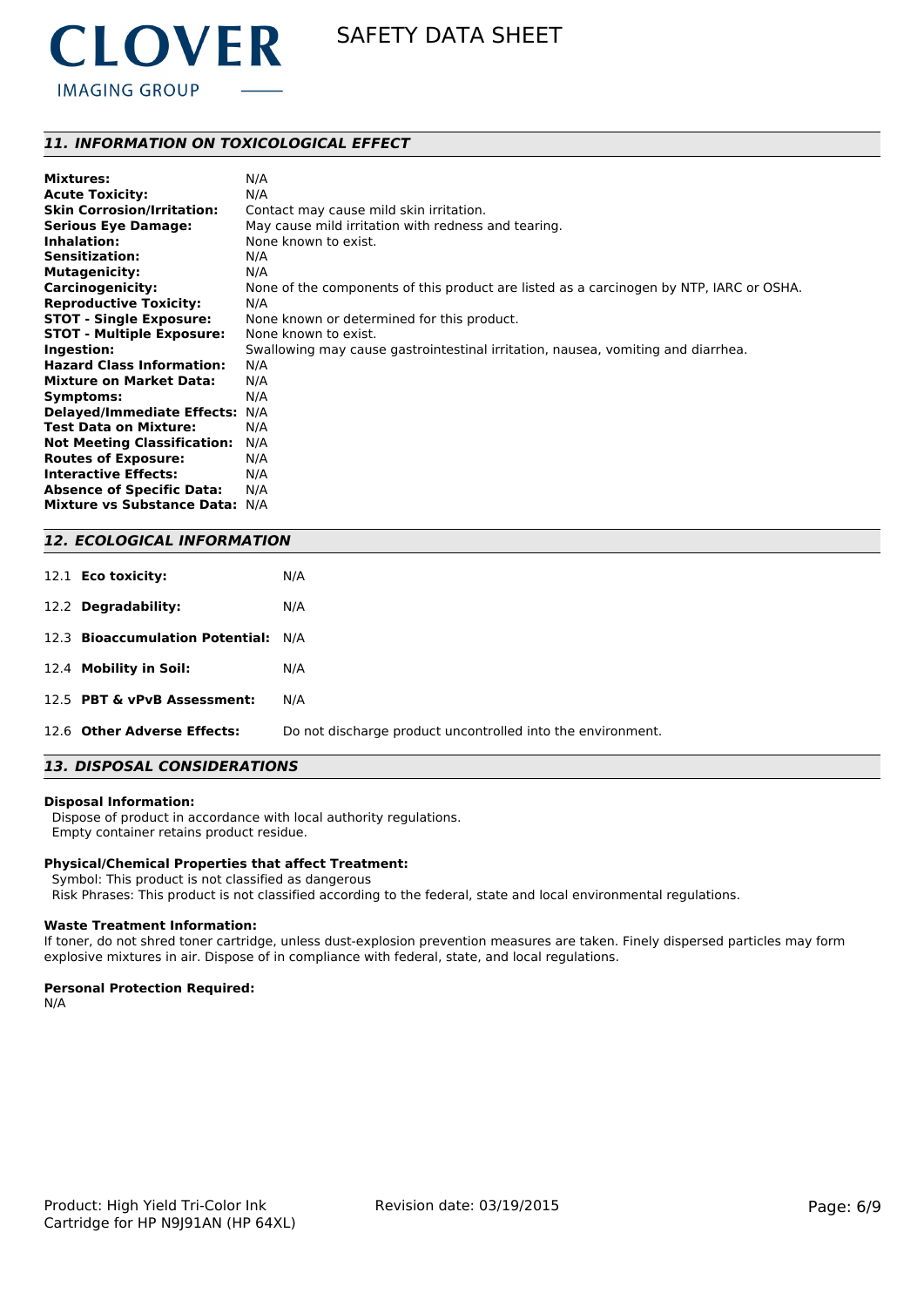

## *14. TRANSPORT INFORMATION*

|      | 14.1 <b>ID Number:</b>      | N/A                                               |
|------|-----------------------------|---------------------------------------------------|
|      | 14.2 Shipping Name:         | Not Regulated                                     |
|      | 14.3 Hazard Class:          | HMIS Rating: Health = $2$ Fire = 0 Reactivity = 0 |
|      | 14.4 Packing Group:         | N/A                                               |
|      | 14.5 Environmental Hazards: | N/A                                               |
|      | 14.6 User Precautions:      | N/A                                               |
| 14.7 | <b>Bulk Transport:</b>      | N/A                                               |

#### *15. REGULATORY INFORMATION*

15.1 **Regulatory Information:** OSHA HAZARD CLASSIFICATION: Irritant, target organ effects

**EPA Regulatory Information:** N/A

**CERCLA Reportable Quantity:** N/A

#### 15.2 **Superfund Information:**

#### **Hazard Categories:**

**Immediate:** N/A

**Delayed:** N/A

**Fire:** NFPA Rating: Health =  $2$  Fire =  $0$  Reactivity =  $0$ 

**Pressure:** N/A

**Reactivity:** N/A

**Section 302 - Extremely Hazardous:** N/A **Section 311 - Hazardous:** Acute health.

15.3 **State Regulations:** CALIFORNIA PROPOSITION 65 INFORMATION: This product contains no California Proposition 65 regulated chemicals.

15.4 **Other Regulatory Information:** CERCLA HAZARDOUS SUBSTANCE (40CFR 116): Not applicable. WHMIS CLASSIFICATION: Class D - Division 2 - Subdivision B (Toxic material causing other chronic effects).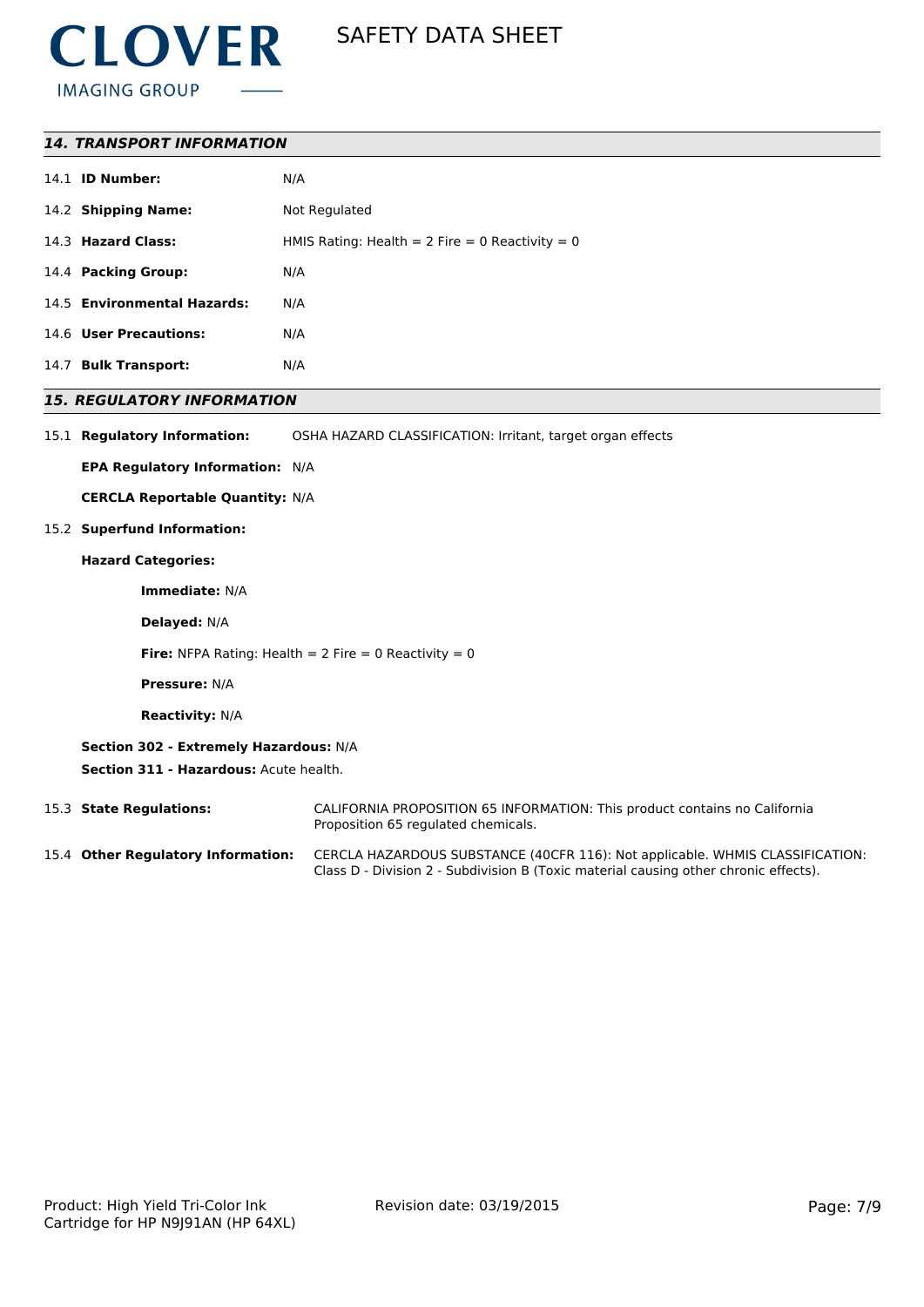

# *16. OTHER INFORMATION*

| <b>General Comments:</b>          | This information is based on our current knowledge. It should not therefore be construed as<br>guaranteeing specific properties of the products as described or their suitability for a particular<br>application |
|-----------------------------------|-------------------------------------------------------------------------------------------------------------------------------------------------------------------------------------------------------------------|
| <b>Creation Date of this SDS:</b> | 08/13/2020                                                                                                                                                                                                        |